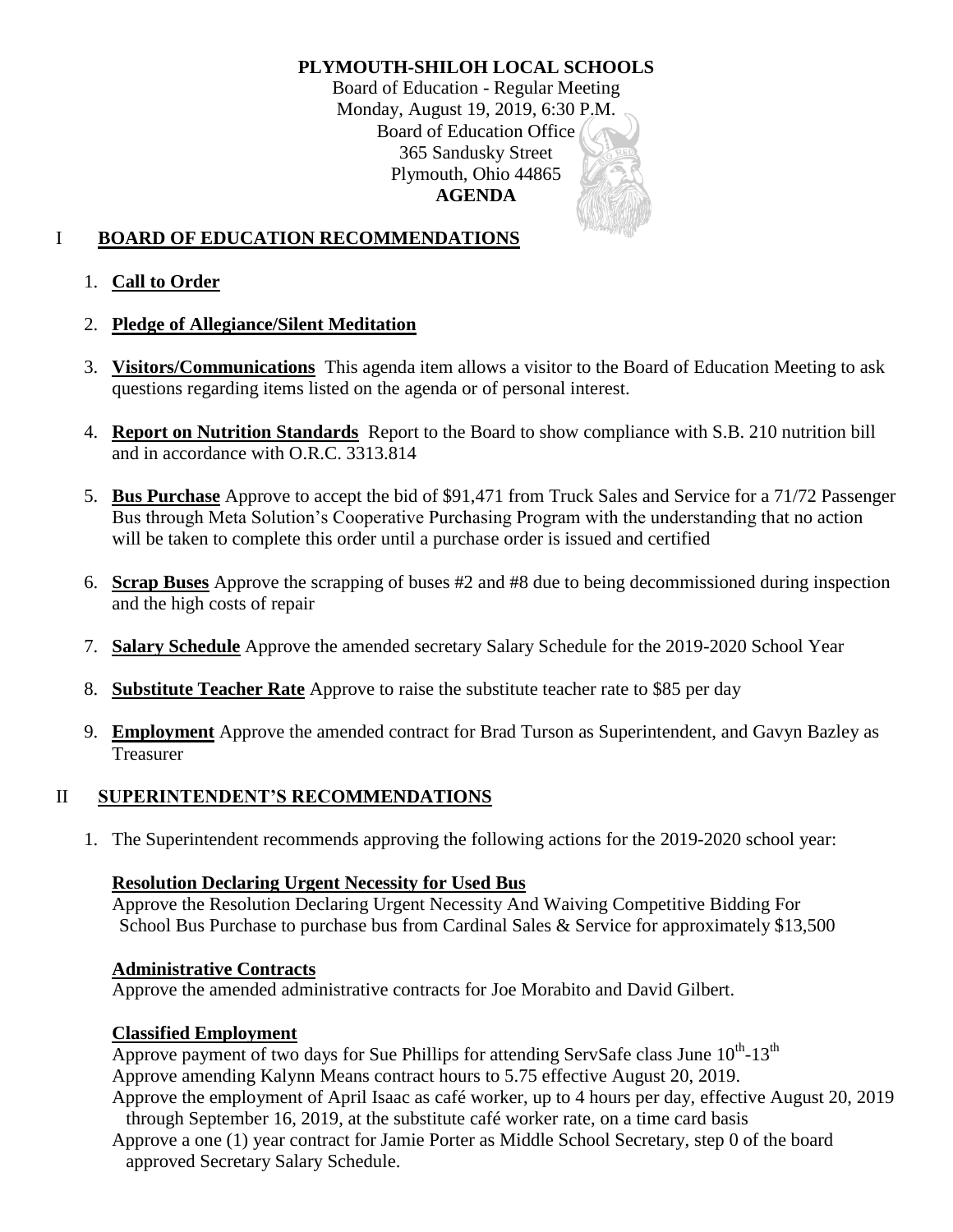## **Certified Employment**

Approve Janelle Grube as summer Math Tutor

### **Tutor**

Approve Peggy Stigall as a Striving Reader's Grant Tutor at \$22.00 per hour, not to exceed 100 hours per month, beginning August 20, 2019 until May 28, 2020

#### **Supplementals**

Amend Marty McKenzie's years of experience for 8<sup>th</sup> Grade Volleyball Coach to 3 years

#### **Classified Substitute**

Approve the classified sub list for the 2019-2020 school year

#### **Handbooks**

Approve the 2019-2020 Student Handbook for Shiloh Elementary School

#### **Student Travel**

Approve the attendance at the FFA National Convention to be held in Indianapolis, Indiana on October  $30<sup>th</sup>$ -November  $2<sup>nd</sup>$ 

#### 2. **Other**

### III **TREASURER'S RECOMMENDATIONS:**

### 1. **Minutes & Financial Information**

Approve Minutes of the July 15, 2019 regular meeting Approve the Monthly Expenditures, Financial Reports. Total Expenditures for the Month of July were \$914,501.68

#### 2. **Budgetary**

Approve Purpose Statement & Budgets

### **Donations**

Approve the donation of two printers valued at approximately \$464.88 total from Classrooms to Corporations

Approve the donation of \$600 to the golf team from Shiloh Cass BloomingGrove Firefighters Assoc. Approve the donation of \$300 to the Cheerleaders from Shiloh Cass BloomingGrove Firefighters Assoc. Approve the donation of \$250 to the Band from Shiloh Cass BloomingGrove Firefighters Assoc.

Approve the donation of \$600 to the Cross Country team from Shiloh Cass BloomingGrove Firefighters Assoc.

Approve the donation of \$300 to the Majorettes from Shiloh Cass BloomingGrove Firefighters Assoc. Approve the donation of \$300 to the  $6<sup>th</sup>$  grade activity account from Shiloh Cass BloomingGrove

Firefighters Assoc.

Approve the donation of \$300 to the Girls Basketball from Shiloh Cass BloomingGrove Firefighters Assoc.

Approve the donation of \$300 to the Boys Basketball from Shiloh Cass BloomingGrove Firefighters Assoc.

### 3. **Other**